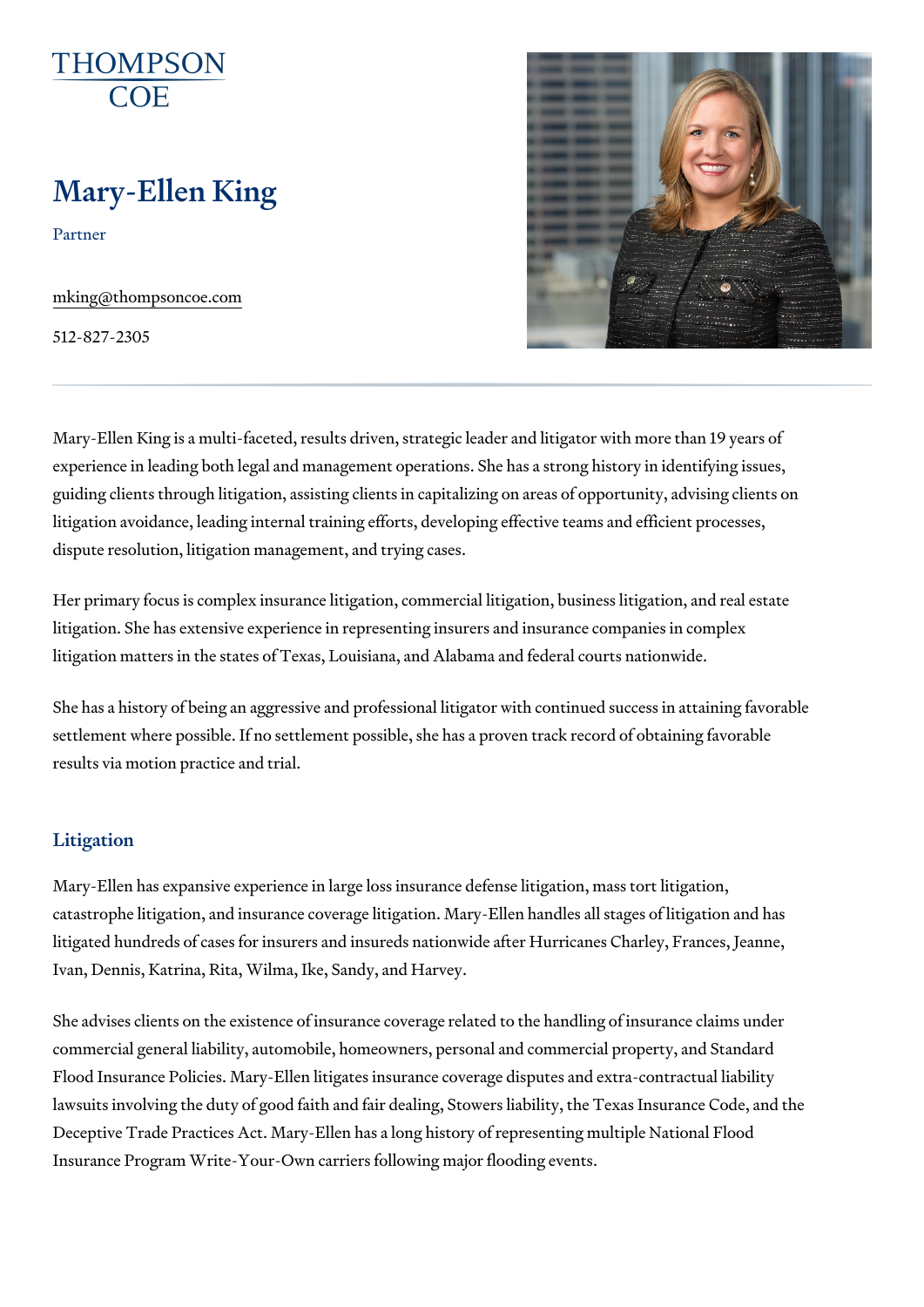From 2017-2020, Mary-Ellen served as in-house counsel for a Texas political subdivision where she managed internal litigation and outside counsel in various types of litigation matters with a focus on eminent domain litigation and real estate disputes.

# Consulting & Training

As a service to her clients, Mary-Ellen provides seminars and training on a variety of topics related to business operations, risk management, claims management, and litigation.

## Representative Experience

In 2016, obtained a \$0 defense jury verdict in Travis County in a minor impact auto collision with Stowers implications.

In 2016, obtained a favorable defense verdict in a Burnet County, Texas bench trial where the plaintiff was seeking over \$1 million dollars for injuries and lost wages related to a head on collision on Highway 281.

In 2015, obtained a favorable defense verdict in a first party underinsured motorist bystander injury case. Plaintiff sought damages in excess of \$1 million, and the jury returned a verdict of just over \$50,000 – approximately what had been tendered prior to the start of trial. Plaintiff's counsel was a well-known reptile theory litigator, and Mary-Ellen successfully fended off the reptile tactics with a comprehensive motion in limine and artful trial objections.

In 2021, she was on the trial team and was responsible for drafting the opposition that successfully defeated a Rule 12(b)(6) Motion to Dismiss in the Eighth Judicial District Court of Clark County, Nevada.

In 2016, Mary-Ellen, serving as national counsel for a National Flood Insurance Program Write-Your-Own Carrier, successfully defended and dismissed Plaintiff's breach of contract and extra-contractual claims, including common law fraud claims against the carrier. Plaintiff claimed that the insurer misrepresented the value of his home in its initial quote and renewal notices – representing to him that the cost to replace his home would be at least what was stated in the notice. The court ruled in favor of the carrier and in doing so recognized that the coverage limit stated in the renewal notices was not a material representation and that by its own terms, the policy was not a valued policy.

Mary-Ellen has successfully removed hundreds of cases to federal courts nationwide on the basis on federal question and diversity jurisdiction. In doing so, she has also successfully defeated motions to remands filed by the non-removing parties.

In 2007, she obtained a successful dismissal of a substantial portion of Plaintiff's claims in the Eastern District of Louisiana. Plaintiff was seeking state law-based claims, federal common law claims, constitutional challenges to the National Flood Insurance Act for violation of the non-delegation clause and claims under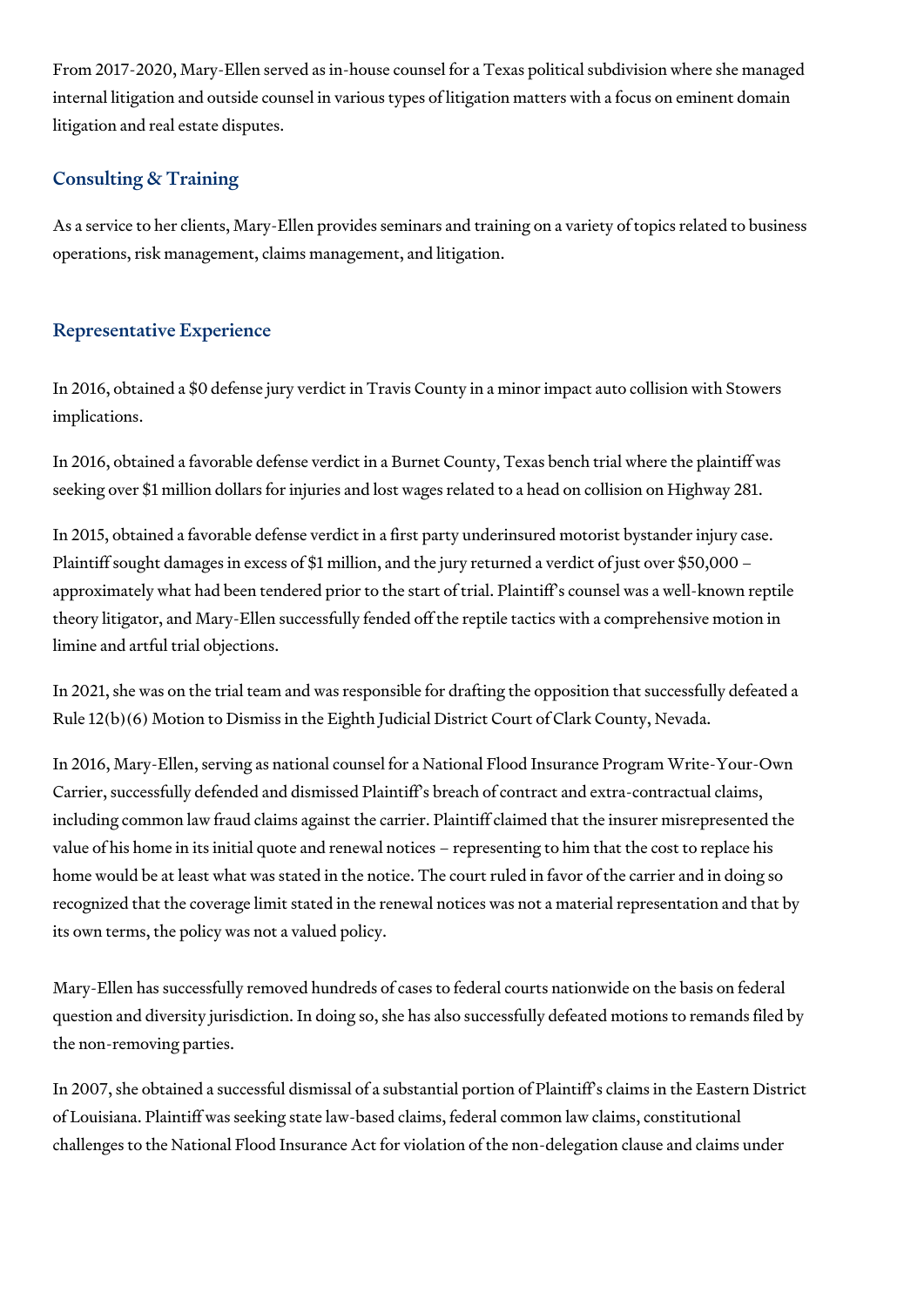the Federal Tort Claims Act. The court based its dismissal on the Fifth s C and the intelligible principle doctrine.

In 2007, Mary-Ellen obtained a favorable motion for summary judgment res Southern District of Alabama. She argued and successfully won a MSJ prec misrepresentations by the insurance adjuster against a WYO Program Carri case of its kind in the federal of Alabama where the court ruled in favor of court also granted a motion for summary judgment for failure to file a proo ruling in Shuford v. Fidelity.

Prior to the 11th Circuit s ruling in Shuford, Mary-Ellen argued and succes judgement precluding Plaintiffs recovery for failure to meet the conditions

#### Awards & Recognition

WESTLAKE ROTARY CLUB Rotarian of the Year 2022

MARTINDALE-HUBBELL Silver Client Champion Rated

MARTINDALE-HUBBELL AV Preeminent Peer Review Rated

#### Related Services

[Business and C](https://www.thompsoncoe.com/people/mary-ellen-king/)ommercial

[Insura](https://www.thompsoncoe.com/people/mary-ellen-king/)nce

#### Publications & Speaking Engagements

# [One Hundred Thirty-One Carriers Jointly File Subrogation Lawsu](https://www.thompsoncoe.com/resources/publications/one-hundred-thirty-one-carriers-jointly-file-subrogation-lawsuit-for-proceeds-paid-from-winter-storm-uri/)it For Prod [Ur](https://www.thompsoncoe.com/resources/publications/one-hundred-thirty-one-carriers-jointly-file-subrogation-lawsuit-for-proceeds-paid-from-winter-storm-uri/)i Jan 5, 2022

Update & Recap: Winter Storm Uri and Impact on Gulf Coast Coverage Case December 2021

#### [Pandemic Practi](https://www.thompsoncoe.com/resources/publications/pandemic-practice-pointers/)ce Pointers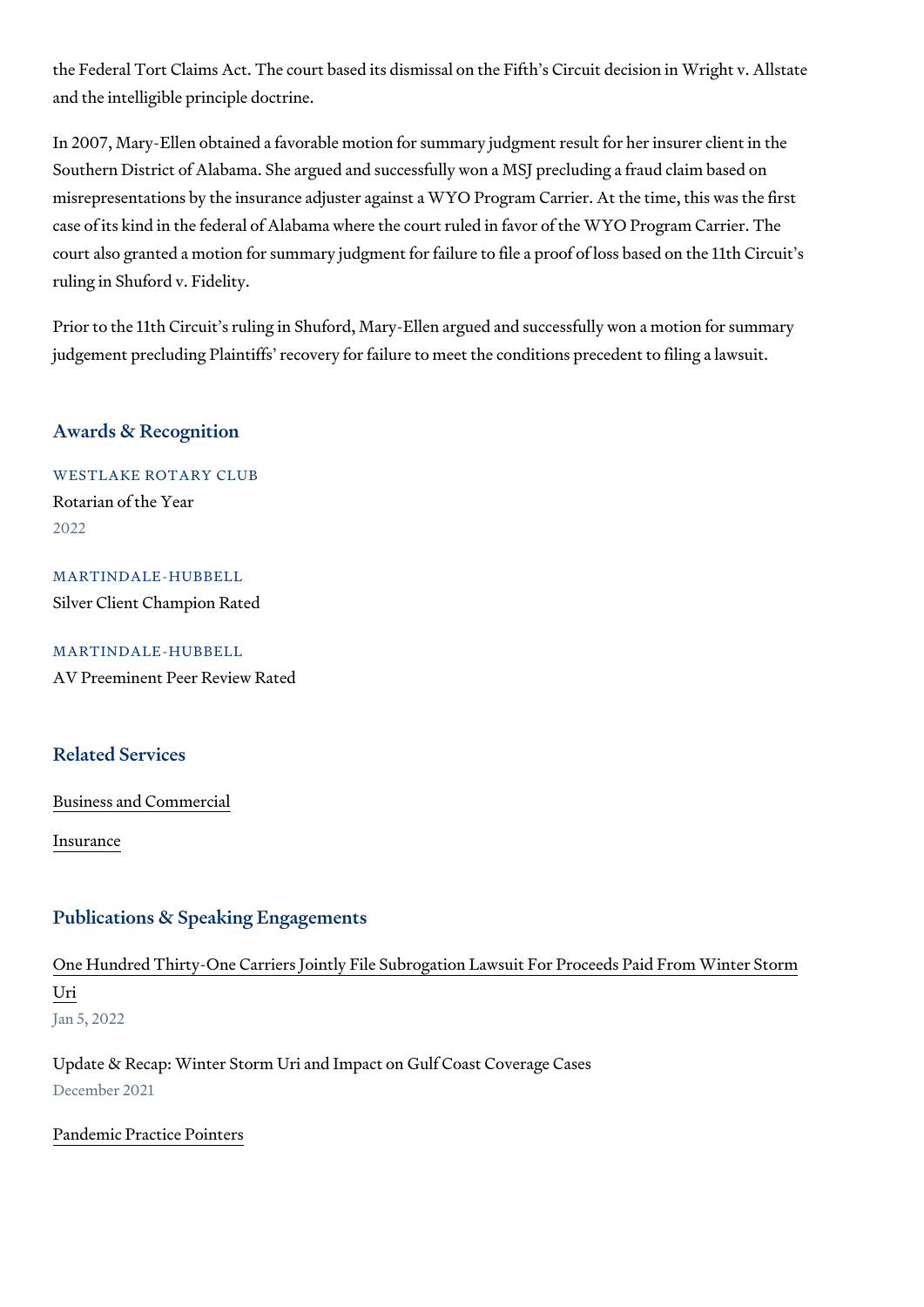Austin Lawyer, official publication of the Austin Bar Association Nov 1, 2021

## Pandemic Practice Pointers

Austin Lawyer, official publication of the Austin Bar Association November 2021

# Louisiana Single Deductible Statute Thompson Coe January 5, 2022

## Alfa Life and Health Insurance Compendium

## Avoiding the Bad Faith Setup

CLM Southwest Conference

# Exempt Employees under the Fair Labor Standards Act

The Alabama Municipal Journal

## Flood Insurance 101; Filing the Proof of Loss for Hurricanes Gustav and Ike Claims

Texas Young Lawyers Association E-News June/July 2009

## I Love Insurance podcast

# Order Out of Chaos: Adjusting Claims and Litigating Weather Related Catastrophes CLM Magazine

# The Fair Labor Standards Act: A Brief Overview

The Alabama Municipal Journal

## Weathering the Storm: Weather-Related Claims and Litigation

CLM Annual Conference

# Winter Storm Uri: Presenting, Adjusting, and Litigating Claims

Austin Lawyer

# Education, Admissions & Activities

## EDUCATION

University of Alabama School of Law J.D., 2002

University of Alabama B.A., 1999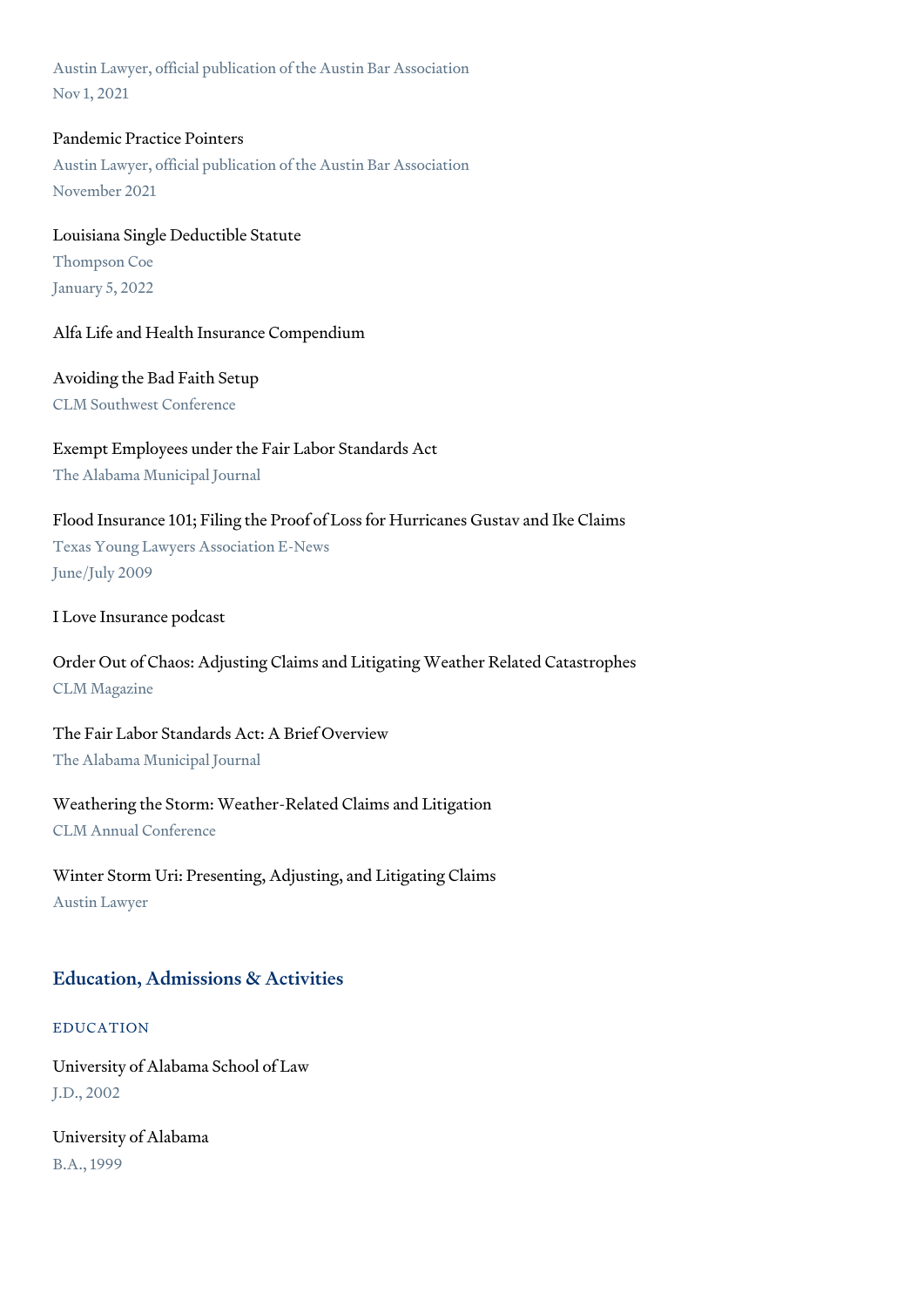#### BAR ADMISSIONS

Texas 2009

Louisiana 2006

Alabama 2002

#### COURT ADMISSIONS

United States Court of Appeals Fifth and Eleventh Circuit

United States District Court of Texas Northern, Southern, Eastern, Western

United States District Court of Alabama

Middle, Northern, Southern

United States District Court of Louisiana

Eastern, Middle, Western

#### PROFESSIONAL AND COMMUNITY ACTIVITIES

Bar Association of the Fifth Federal Circuit

Louisiana Association of Defense Counsel

Texas RioGrande Legal Aid Board member, 2021

Westlake Chamber of Commerce

Women's Symphony League of Austin Board member, New Member Coordinator

Rotary Club of Austin Westlake

Rotary International Paul Harris Fellow

#### Austin Bar Association

Executive Committee, Treasurer 2021-2022; Board of Directors, 2019-2021; Director of the Year, 2019-2020; Leadership Academy Member, 2013; Judicial Reception Committee Chair, 2010-2014; Solo Small Firm Section Chair, 2013-2014; Vice Chair 2012-2013, Programming Committee Chair, 2011-2012